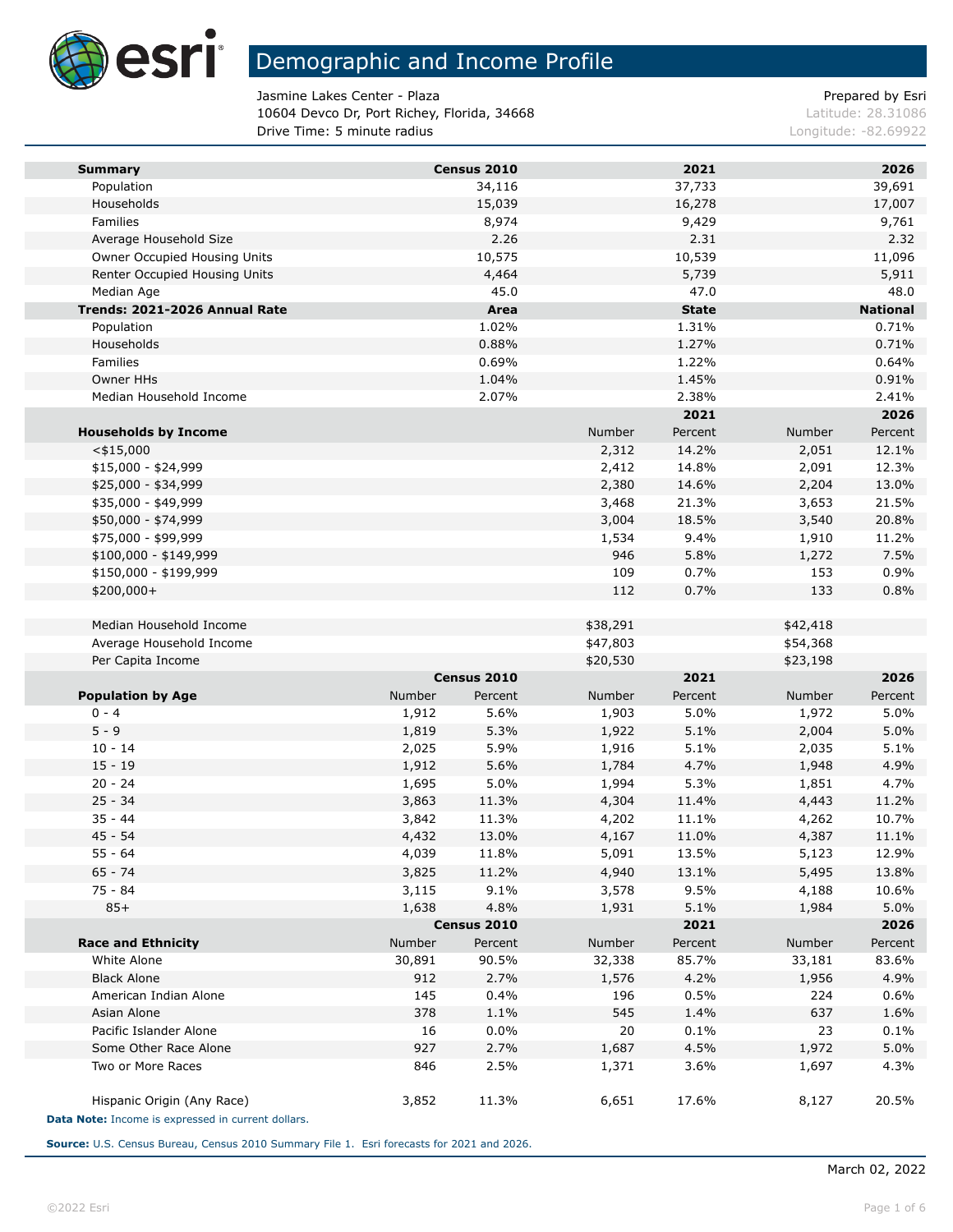

Jasmine Lakes Center - Plaza **Prepared by Esri** Prepared by Esri 10604 Devco Dr, Port Richey, Florida, 34668 Latitude: 28.31086 **Drive Time: 5 minute radius Constanting Constanting Constanting Constanting Constanting Constanting Constanting Constanting Constanting Constanting Constanting Constanting Constanting Constanting Constanting Constanting** 







### 2021 Household Income



### 2021 Population by Race



<sup>2021</sup> Percent Hispanic Origin: 17.6%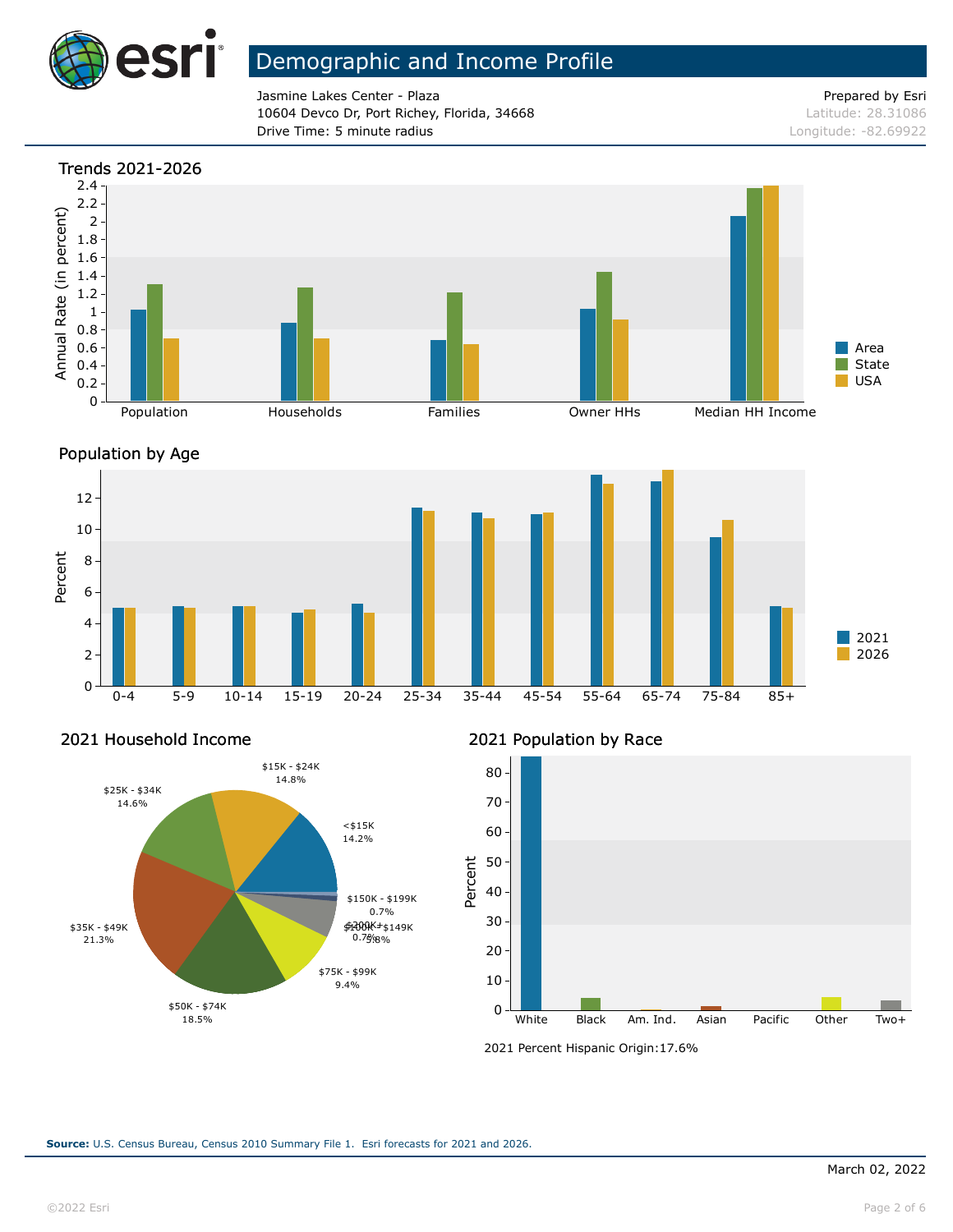

Jasmine Lakes Center - Plaza **Prepared by Esri** Prepared by Esri 10604 Devco Dr, Port Richey, Florida, 34668 Latitude: 28.31086 **Drive Time: 10 minute radius Longitude: -82.69922 Longitude: -82.69922** 

| <b>Summary</b>                                     |                | Census 2010  |                 | 2021          |                | 2026            |
|----------------------------------------------------|----------------|--------------|-----------------|---------------|----------------|-----------------|
| Population                                         |                | 88,463       |                 | 95,858        |                | 100,245         |
| Households                                         |                | 39,444       |                 | 42,391        |                | 44,166          |
| Families                                           |                | 23,235       |                 | 24,220        |                | 24,995          |
| Average Household Size                             |                | 2.22         |                 | 2.24          |                | 2.25            |
| Owner Occupied Housing Units                       |                | 27,067       |                 | 27,002        |                | 28,414          |
| Renter Occupied Housing Units                      |                | 12,377       |                 | 15,389        |                | 15,751          |
| Median Age                                         |                | 47.1         |                 | 50.7          |                | 51.7            |
| Trends: 2021-2026 Annual Rate                      |                | Area         |                 | <b>State</b>  |                | <b>National</b> |
| Population                                         |                | 0.90%        |                 | 1.31%         |                | 0.71%           |
| Households                                         |                | 0.82%        |                 | 1.27%         |                | 0.71%           |
| Families<br>Owner HHs                              |                | 0.63%        |                 | 1.22%         |                | 0.64%           |
|                                                    |                | 1.02%        |                 | 1.45%         |                | 0.91%           |
| Median Household Income                            |                | 2.19%        |                 | 2.38%<br>2021 |                | 2.41%<br>2026   |
|                                                    |                |              |                 | Percent       | Number         | Percent         |
| <b>Households by Income</b>                        |                |              | Number<br>6,434 | 15.2%         | 5,791          | 13.1%           |
| $<$ \$15,000<br>$$15,000 - $24,999$                |                |              | 6,202           | 14.6%         | 5,467          | 12.4%           |
| \$25,000 - \$34,999                                |                |              | 5,413           | 12.8%         | 5,158          | 11.7%           |
| \$35,000 - \$49,999                                |                |              | 7,977           | 18.8%         | 8,199          | 18.6%           |
| \$50,000 - \$74,999                                |                |              | 7,549           | 17.8%         | 8,555          | 19.4%           |
| \$75,000 - \$99,999                                |                |              | 4,232           | 10.0%         | 5,084          | 11.5%           |
| $$100,000 - $149,999$                              |                |              | 3,163           | 7.5%          | 4,133          | 9.4%            |
| \$150,000 - \$199,999                              |                |              | 778             | 1.8%          | 1,029          | 2.3%            |
| \$200,000+                                         |                |              | 644             | 1.5%          | 748            | 1.7%            |
|                                                    |                |              |                 |               |                |                 |
| Median Household Income                            |                |              | \$39,635        |               | \$44,166       |                 |
| Average Household Income                           |                |              | \$53,016        |               | \$60,082       |                 |
| Per Capita Income                                  |                |              | \$23,493        |               | \$26,525       |                 |
|                                                    |                | Census 2010  |                 | 2021          |                | 2026            |
| <b>Population by Age</b>                           | Number         | Percent      | Number          | Percent       | Number         | Percent         |
| $0 - 4$                                            | 4,418          | 5.0%         | 4,201           | 4.4%          | 4,327          | 4.3%            |
| $5 - 9$                                            | 4,351          | 4.9%         | 4,312           | 4.5%          | 4,424          | 4.4%            |
| $10 - 14$                                          | 4,722          | 5.3%         | 4,398           | 4.6%          | 4,589          | 4.6%            |
| $15 - 19$                                          | 4,916          | 5.6%         | 4,238           | 4.4%          | 4,525          | 4.5%            |
| $20 - 24$                                          | 4,436          | 5.0%         | 4,627           | 4.8%          | 4,319          | 4.3%            |
| $25 - 34$                                          | 9,119          | 10.3%        | 10,446          | 10.9%         | 10,300         | 10.3%           |
| $35 - 44$                                          | 9,717          | 11.0%        | 9,759           | 10.2%         | 10,357         | 10.3%           |
| $45 - 54$                                          | 12,322         | 13.9%        | 10,832          | 11.3%         | 10,925         | 10.9%           |
| $55 - 64$                                          | 11,889         | 13.4%        | 14,092          | 14.7%         | 13,820         | 13.8%           |
| $65 - 74$                                          | 10,465         | 11.8%        | 14,614          | 15.2%         | 16,123         | 16.1%           |
| $75 - 84$                                          | 8,057          | 9.1%         | 9,354           | 9.8%          | 11,365         | 11.3%           |
| $85+$                                              | 4,052          | 4.6%         | 4,985           | 5.2%          | 5,169          | 5.2%            |
|                                                    |                | Census 2010  |                 | 2021          |                | 2026            |
| <b>Race and Ethnicity</b>                          | Number         | Percent      | Number          | Percent       | Number         | Percent         |
| White Alone                                        | 80,940         | 91.5%        | 83,514          | 87.1%         | 85,390         | 85.2%           |
| <b>Black Alone</b>                                 | 2,002          | 2.3%         | 3,432           | 3.6%          | 4,245          | 4.2%            |
| American Indian Alone                              | 403            | 0.5%         | 530             | 0.6%          | 603            | 0.6%            |
| Asian Alone                                        | 1,057          | 1.2%         | 1,520           | 1.6%          | 1,786          | 1.8%            |
| Pacific Islander Alone<br>Some Other Race Alone    | 40             | 0.0%<br>2.3% | 53              | 0.1%          | 63             | 0.1%            |
| Two or More Races                                  | 2,048<br>1,975 | 2.2%         | 3,659<br>3,150  | 3.8%<br>3.3%  | 4,267<br>3,891 | 4.3%<br>3.9%    |
|                                                    |                |              |                 |               |                |                 |
| Hispanic Origin (Any Race)                         | 8,493          | 9.6%         | 14,526          | 15.2%         | 17,734         | 17.7%           |
| Data Note: Income is expressed in current dollars. |                |              |                 |               |                |                 |

**Source:** U.S. Census Bureau, Census 2010 Summary File 1. Esri forecasts for 2021 and 2026.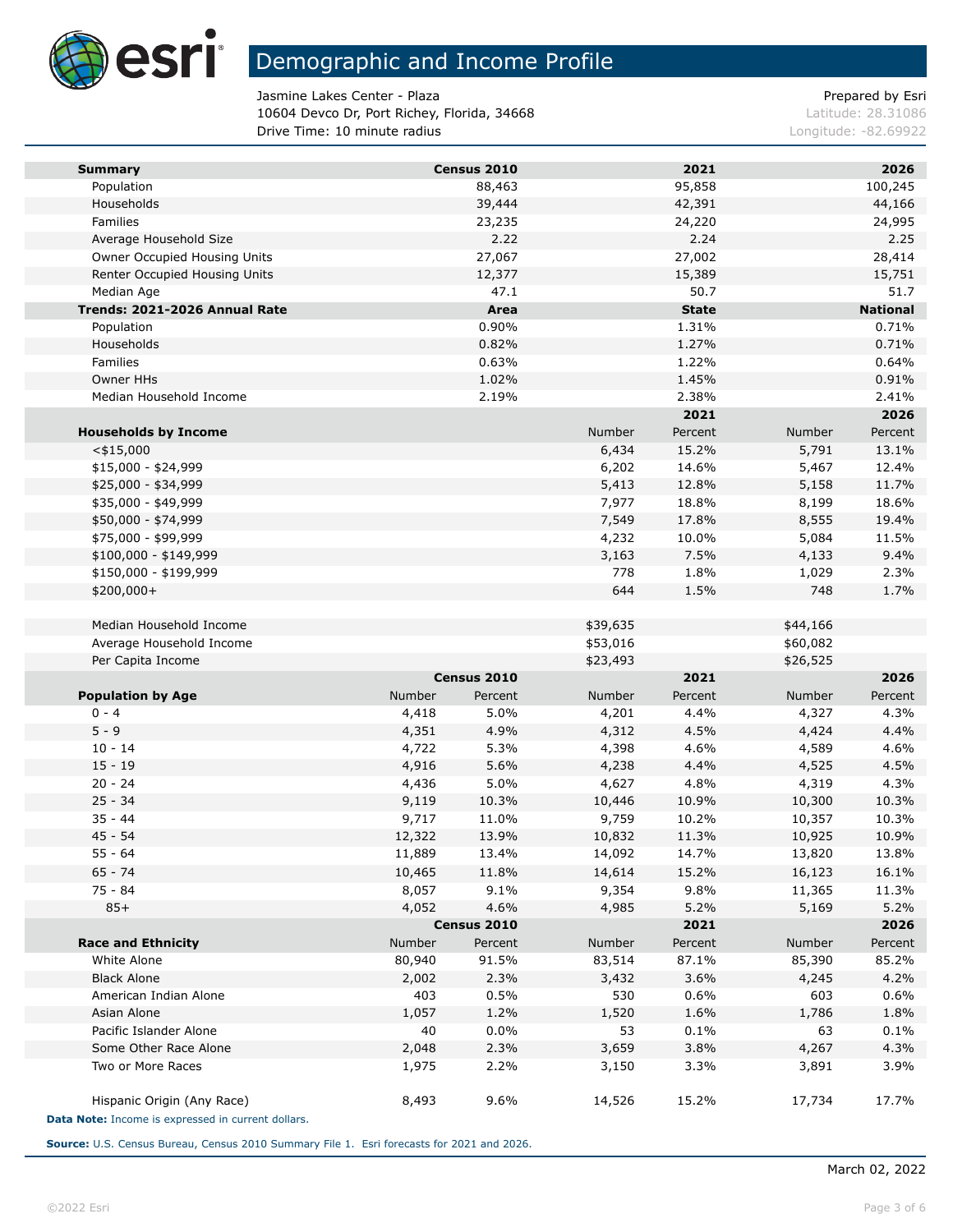

Jasmine Lakes Center - Plaza **Prepared by Esri** Prepared by Esri 10604 Devco Dr, Port Richey, Florida, 34668 Latitude: 28.31086 **Drive Time: 10 minute radius Longitude: -82.69922** 





#### 2021 Household Income

![](_page_3_Figure_8.jpeg)

### 2021 Population by Race

![](_page_3_Figure_10.jpeg)

<sup>2021</sup> Percent Hispanic Origin: 15.2%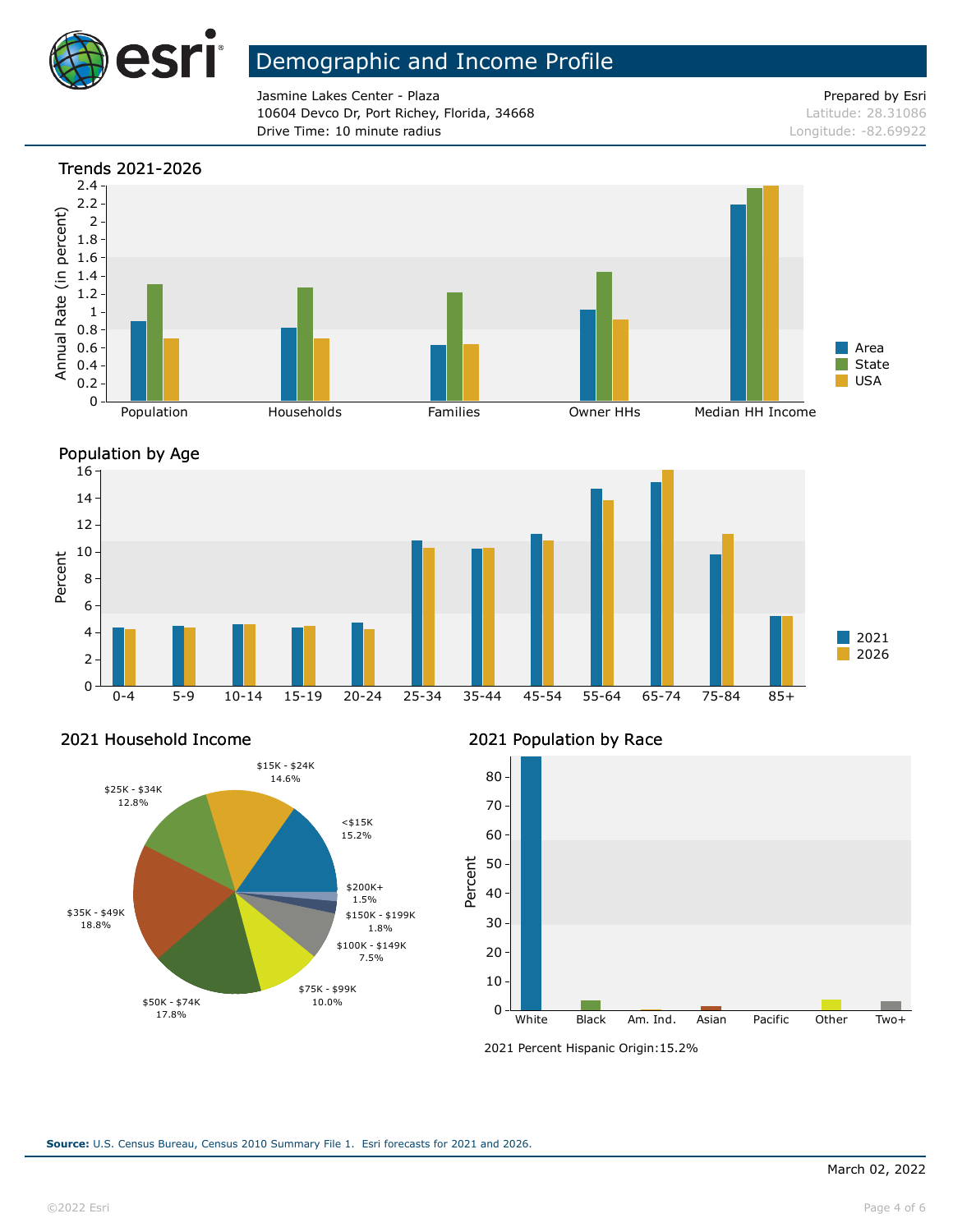![](_page_4_Picture_0.jpeg)

e i

# Demographic and Income Profile

Jasmine Lakes Center - Plaza **Prepared by Esri** Prepared by Esri 10604 Devco Dr, Port Richey, Florida, 34668 Latitude: 28.31086 **Drive Time: 15 minute radius Longitude: -82.69922 Longitude: -82.69922** 

| <b>Summary</b>                                     |         | Census 2010 |          | 2021         |          | 2026            |
|----------------------------------------------------|---------|-------------|----------|--------------|----------|-----------------|
| Population                                         |         | 179,024     |          | 194,634      |          | 204,020         |
| Households                                         |         | 79,062      |          | 85,306       |          | 89,036          |
| Families                                           |         | 48,323      |          | 50,779       |          | 52,583          |
| Average Household Size                             |         | 2.24        |          | 2.26         |          | 2.27            |
| Owner Occupied Housing Units                       |         | 57,725      |          | 58,596       |          | 61,992          |
| Renter Occupied Housing Units                      |         | 21,337      |          | 26,710       |          | 27,043          |
| Median Age                                         |         | 46.9        |          | 50.5         |          | 51.5            |
| Trends: 2021-2026 Annual Rate                      |         | Area        |          | <b>State</b> |          | <b>National</b> |
| Population                                         |         | 0.95%       |          | 1.31%        |          | 0.71%           |
| Households                                         |         | 0.86%       |          | 1.27%        |          | 0.71%           |
| Families                                           |         | 0.70%       |          | 1.22%        |          | 0.64%           |
| Owner HHs                                          |         | 1.13%       |          | 1.45%        |          | 0.91%           |
| Median Household Income                            |         | 2.35%       |          | 2.38%        |          | 2.41%           |
|                                                    |         |             |          | 2021         |          | 2026            |
| <b>Households by Income</b>                        |         |             | Number   | Percent      | Number   | Percent         |
| $<$ \$15,000                                       |         |             | 11,301   | 13.2%        | 10,051   | 11.3%           |
| $$15,000 - $24,999$                                |         |             | 11,700   | 13.7%        | 10,542   | 11.8%           |
| \$25,000 - \$34,999                                |         |             | 10,361   | 12.1%        | 9,869    | 11.1%           |
| \$35,000 - \$49,999                                |         |             | 15,937   | 18.7%        | 15,953   | 17.9%           |
| \$50,000 - \$74,999                                |         |             | 15,552   | 18.2%        | 17,093   | 19.2%           |
| \$75,000 - \$99,999                                |         |             | 9,363    | 11.0%        | 11,146   | 12.5%           |
| \$100,000 - \$149,999                              |         |             | 7,526    | 8.8%         | 9,852    | 11.1%           |
| \$150,000 - \$199,999                              |         |             | 1,947    | 2.3%         | 2,609    | 2.9%            |
| $$200,000+$                                        |         |             | 1,618    | 1.9%         | 1,921    | 2.2%            |
|                                                    |         |             |          |              |          |                 |
| Median Household Income                            |         |             | \$42,400 |              | \$47,616 |                 |
| Average Household Income                           |         |             | \$57,129 |              | \$64,826 |                 |
| Per Capita Income                                  |         |             | \$24,941 |              | \$28,173 |                 |
|                                                    |         | Census 2010 |          | 2021         |          | 2026            |
| <b>Population by Age</b>                           | Number  | Percent     | Number   | Percent      | Number   | Percent         |
| $0 - 4$                                            | 8,873   | 5.0%        | 8,458    | 4.3%         | 8,741    | 4.3%            |
| $5 - 9$                                            | 9,032   | 5.0%        | 8,918    | 4.6%         | 9,177    | 4.5%            |
| $10 - 14$                                          | 9,669   | 5.4%        | 9,186    | 4.7%         | 9,696    | 4.8%            |
| $15 - 19$                                          | 9,925   | 5.5%        | 8,733    | 4.5%         | 9,243    | 4.5%            |
| $20 - 24$                                          | 8,518   | 4.8%        | 8,968    | 4.6%         | 8,523    | 4.2%            |
| $25 - 34$                                          | 18,220  | 10.2%       | 20,777   | 10.7%        | 20,528   | 10.1%           |
| $35 - 44$                                          | 20,498  | 11.4%       | 20,335   | 10.4%        | 21,564   | 10.6%           |
| $45 - 54$                                          | 25,305  | 14.1%       | 22,545   | 11.6%        | 22,474   | 11.0%           |
| $55 - 64$                                          | 24,074  | 13.4%       | 28,711   | 14.8%        | 28,349   | 13.9%           |
| $65 - 74$                                          | 21,351  | 11.9%       | 29,791   | 15.3%        | 32,684   | 16.0%           |
| 75 - 84                                            | 16,220  | 9.1%        | 18,943   | 9.7%         | 23,341   | 11.4%           |
| $85+$                                              | 7,341   | 4.1%        | 9,270    | 4.8%         | 9,699    | 4.8%            |
|                                                    |         | Census 2010 |          | 2021         |          | 2026            |
| <b>Race and Ethnicity</b>                          | Number  | Percent     | Number   | Percent      | Number   | Percent         |
| White Alone                                        | 164,502 | 91.9%       | 170,850  | 87.8%        | 175,253  | 85.9%           |
| <b>Black Alone</b>                                 | 3,919   | 2.2%        | 6,738    | 3.5%         | 8,382    | 4.1%            |
| American Indian Alone                              | 695     | 0.4%        | 903      | 0.5%         | 1,022    | 0.5%            |
| Asian Alone                                        | 2,487   | 1.4%        | 3,633    | 1.9%         | 4,296    | 2.1%            |
| Pacific Islander Alone                             | 103     | 0.1%        | 149      | 0.1%         | 176      | 0.1%            |
| Some Other Race Alone                              | 3,514   | 2.0%        | 6,254    | 3.2%         | 7,306    | 3.6%            |
| Two or More Races                                  | 3,805   | 2.1%        | 6,107    | 3.1%         | 7,584    | 3.7%            |
|                                                    |         |             |          |              |          |                 |
| Hispanic Origin (Any Race)                         | 15,746  | 8.8%        | 26,956   | 13.8%        | 33,055   | 16.2%           |
| Data Note: Income is expressed in current dollars. |         |             |          |              |          |                 |

**Source:** U.S. Census Bureau, Census 2010 Summary File 1. Esri forecasts for 2021 and 2026.